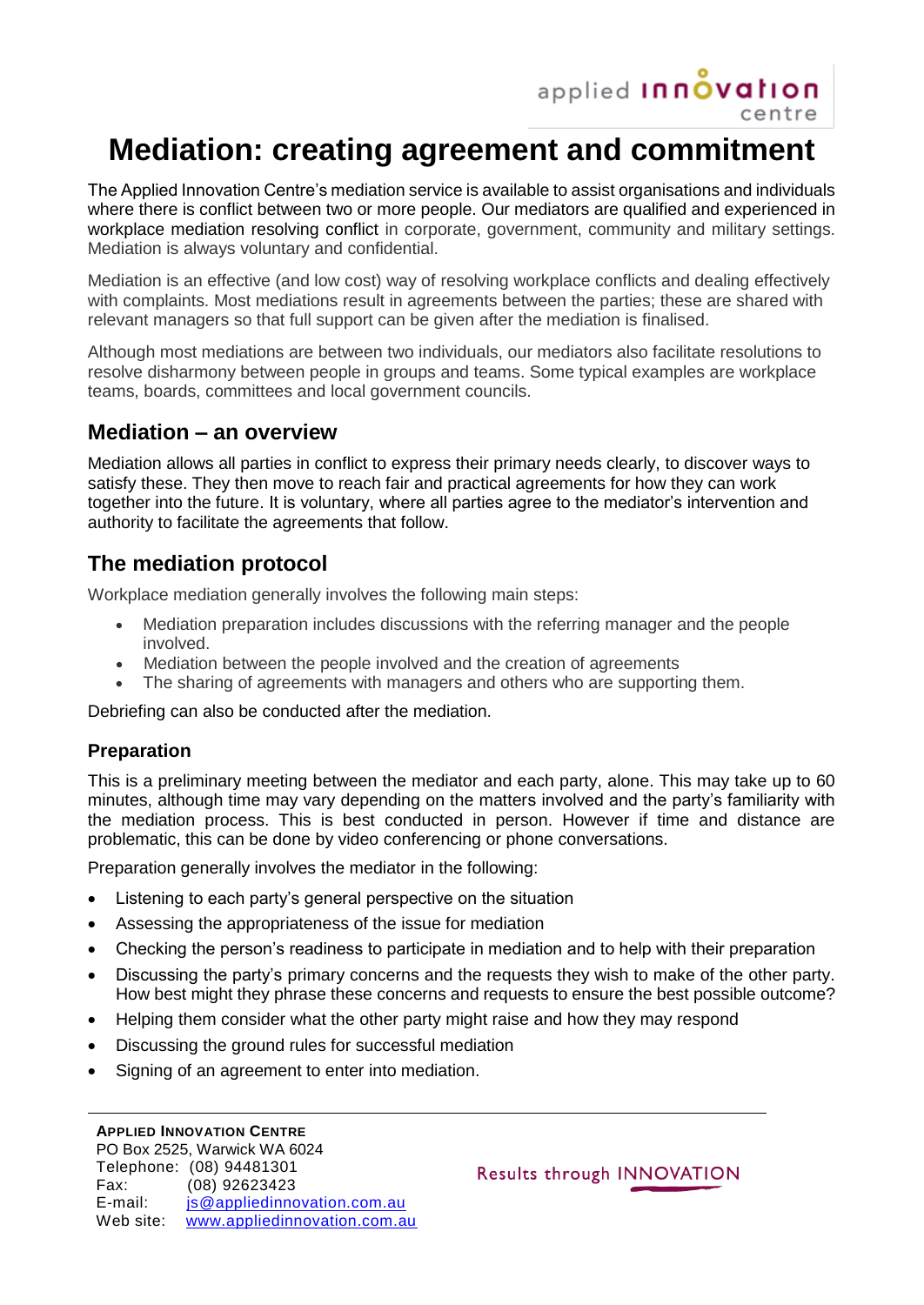

If all parties agree, then mediation proceeds. Only two people are generally involved in mediation thus with three parties, either two or three mediations will be required. Alternatively, and only if deemed appropriate, a facilitated meeting between all parties can take place.

Other parties can attend the mediation as support or to provide information. They can only participate if requested by the mediator.

#### **The general mediation process**

| Introduction     | The mediator introduces the process and the initial agreements about how<br>mediation will work                                                                                                                                                                                                       |
|------------------|-------------------------------------------------------------------------------------------------------------------------------------------------------------------------------------------------------------------------------------------------------------------------------------------------------|
|                  | Each party briefly states why they are being involved in mediation and what<br>they hope to achieve                                                                                                                                                                                                   |
| The agenda       | Each party lists their main issues and concerns ensuring that everyone is<br>very clear about them. This is the agenda.                                                                                                                                                                               |
| Exploration      | The mediator then asks each party in turn to talk about each item on the<br>agenda from their point of view. The other party then summarises their<br>understanding of what has been said. These points of view are clarified and<br>discussed.                                                       |
| Creating options | Each party then suggests actions that either or both parties can take that<br>might resolve one or more of the issues raised. Once these have been<br>clarified, they are tested for their workability.                                                                                               |
| Final agreements | Each of the suggested actions is discussed until agreement is reached.<br>These final agreements are documented and signed by each party. The final<br>agreement includes one agreement about action that can be taken if either<br>party feels the agreement has been breached in any way.           |
| Private meetings | Private meetings between the mediator and each person may take place at<br>any time during the mediation. These allow the mediator to check for how the<br>party is feeling about the mediation process, to reality test, to check for<br>unexpected issues and for issues that have not been raised. |

### **Involvement of other people and provision of information**

Only those involved in the dispute can be involved in the mediation. Other parties can be involved in specific ways subject to full agreement by all parties. These are:

*Support people and advisors:* Support people and advisors can include anyone who will make it easier for a party to participate effectively in mediation. They can include family, trusted friends, legal or financial representative, engineers, town planners, union officials, subject experts, work colleagues, professional peers and interpreters.

Support people and advisors do not generally participate in the mediation. However, they can have private meetings with the participant. If, however, the advice from an expert is useful to the mediation and all parties agree, the expert can provide that information in the mediation.

*Spokesperson:* If there are two or more people in a party to the mediation, they can nominate a spokesperson to participate on their behalf.

*Information:* The mediator may seek information from any party or advisor at any time to inform themselves of any background to the dispute. The mediator will advise all parties of the information they have gathered prior to the mediation or as soon as possible thereafter.